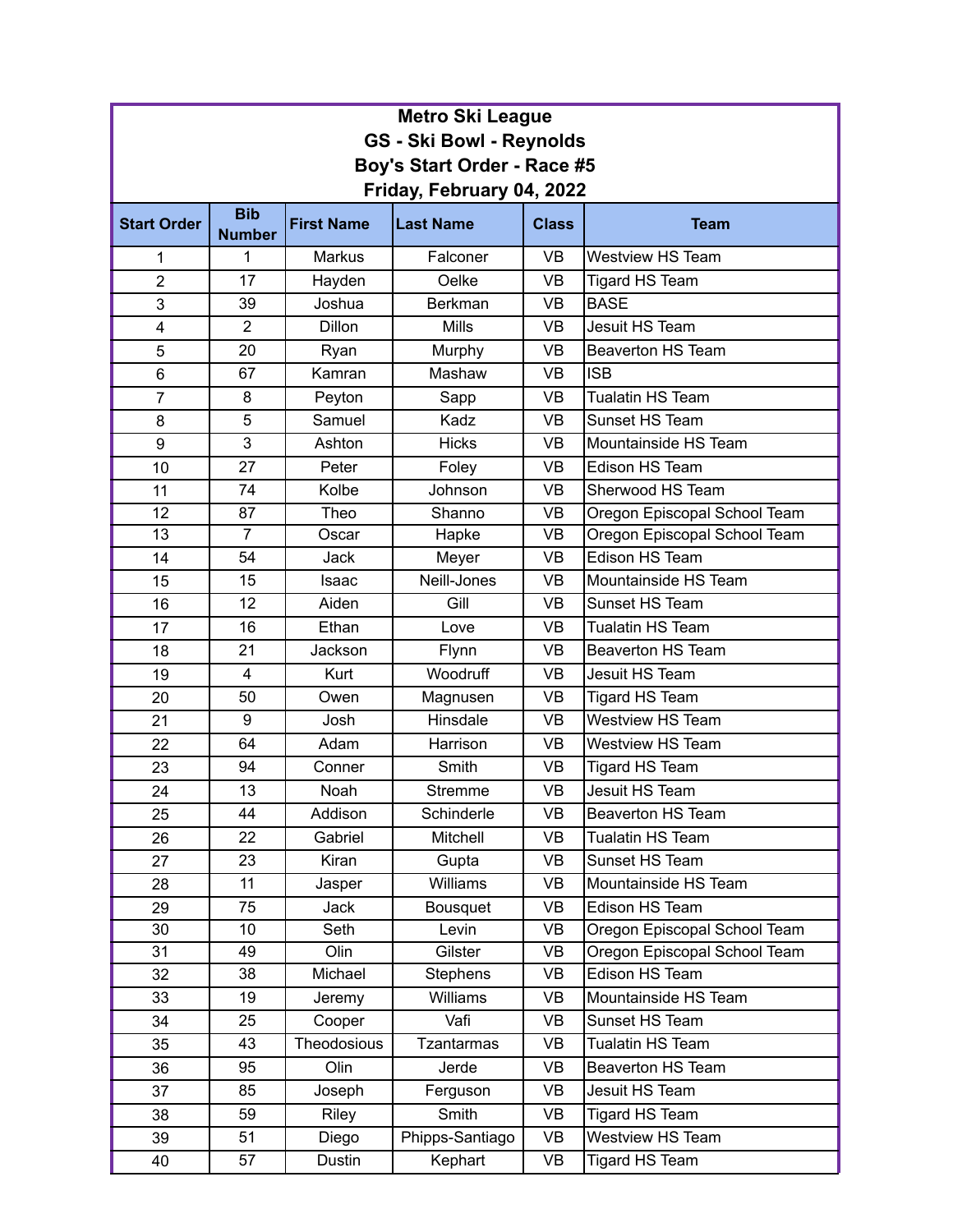| 41 | 6   | Matteo        | Campbell       | <b>VB</b>  | Jesuit HS Team               |
|----|-----|---------------|----------------|------------|------------------------------|
| 42 | 58  | Wylde         | Westbrook      | <b>VB</b>  | <b>Beaverton HS Team</b>     |
| 43 | 82  | <b>Maddix</b> | Schermerhorn   | <b>VB</b>  | <b>Tualatin HS Team</b>      |
| 44 | 30  | <b>Blake</b>  | Zucco          | <b>VB</b>  | Sunset HS Team               |
| 45 | 60  | Carter        | Cluff          | <b>VB</b>  | Mountainside HS Team         |
| 46 | 41  | Roman         | Alcantar       | <b>VB</b>  | Edison HS Team               |
| 47 | 18  | Jesse         | Lindholm       | <b>VB</b>  | Oregon Episcopal School Team |
| 48 | 61  | William       | Cohen          | <b>VAB</b> | Oregon Episcopal School Team |
| 49 | 42  | Preston       | Slama          | <b>VAB</b> | Edison HS Team               |
| 50 | 78  | Mason         | Lewis          | <b>VAB</b> | Mountainside HS Team         |
| 51 | 31  | Dylan         | <b>Morris</b>  | <b>VAB</b> | Sunset HS Team               |
| 52 | 91  | Maxwell       | Smoot          | <b>VAB</b> | <b>Tualatin HS Team</b>      |
| 53 | 77  | Jacob         | Weisskirchen   | <b>VAB</b> | <b>Beaverton HS Team</b>     |
| 54 | 14  | Hayden        | Smith          | <b>VAB</b> | Jesuit HS Team               |
| 55 | 53  | Tanner        | <b>Block</b>   | <b>VAB</b> | <b>Tigard HS Team</b>        |
| 56 | 86  | Arnav         | Chilakala      | <b>JVB</b> | Tigard HS Team               |
| 57 | 76  | William       | Gilster        | <b>JVB</b> | Jesuit HS Team               |
| 58 | 55  | lan           | <b>Burpo</b>   | <b>JVB</b> | <b>Beaverton HS Team</b>     |
| 59 | 48  | Alexander     | Redshaw        | <b>JVB</b> | Sunset HS Team               |
| 60 | 45  | Aaron         | Cargill        | <b>JVB</b> | Oregon Episcopal School Team |
| 61 | 52  | John          | Stanley        | <b>JVB</b> | Oregon Episcopal School Team |
| 62 | 46  | Arvan         | Rubin          | <b>JVB</b> | Sunset HS Team               |
| 63 | 71  | Roy           | Porter         | <b>JVB</b> | <b>Beaverton HS Team</b>     |
| 64 | 89  | Jack          | Goldstein      | <b>JVB</b> | Jesuit HS Team               |
| 65 | 92  | <b>Nick</b>   | Caldwell       | <b>JVB</b> | <b>Tigard HS Team</b>        |
| 66 | 90  | Joseph        | Penna          | <b>JVB</b> | Jesuit HS Team               |
| 67 | 84  | <b>Miles</b>  | Wilkinson      | <b>JVB</b> | Sunset HS Team               |
| 68 | 121 | Hayden        | Hubbard        | <b>JVB</b> | Oregon Episcopal School Team |
| 69 | 79  | Alexander     | Chin           | <b>JVB</b> | Oregon Episcopal School Team |
| 70 | 47  | Ben           | Gillette       | <b>JVB</b> | Sunset HS Team               |
| 71 | 24  | Rory          | <b>Breemer</b> | <b>JVB</b> | Jesuit HS Team               |
| 72 | 37  | Connor "Mac"  | Flanagan       | <b>JVB</b> | Jesuit HS Team               |
| 73 | 81  | Nathan        | Panning        | <b>JVB</b> | Sunset HS Team               |
| 74 | 34  | Shawn         | Nakayama       | <b>JVB</b> | Oregon Episcopal School Team |
| 75 | 68  | Zizhe         | Han            | <b>JVB</b> | Oregon Episcopal School Team |
| 76 | 40  | Mahmoud       | Abdelmoneum    | <b>JVB</b> | Sunset HS Team               |
| 77 | 56  | John          | Jaderholm      | <b>JVB</b> | Jesuit HS Team               |
| 78 | 26  | Walter        | Zuber          | <b>JVB</b> | Jesuit HS Team               |
| 79 | 65  | Maxwell       | Kluherz        | <b>JVB</b> | Jesuit HS Team               |
| 80 | 36  | Will          | Morich         | <b>JVB</b> | Jesuit HS Team               |
| 81 | 88  | Parker        | Heydet         | <b>JVB</b> | Jesuit HS Team               |
| 82 | 29  | Diego         | Botiva Garcia  | <b>JVB</b> | Jesuit HS Team               |
| 83 | 80  | Trent         | Williamson     | <b>JVB</b> | Jesuit HS Team               |
| 84 | 28  | Caden         | Hanel          | <b>JVB</b> | Jesuit HS Team               |
| 85 | 32  | Griffin       | Galbraith      | <b>JVB</b> | Jesuit HS Team               |
| 86 | 66  | Andy          | Whalen         | <b>JVB</b> | Jesuit HS Team               |
| 87 | 33  | Cole          | Kayser         | <b>JVB</b> | Jesuit HS Team               |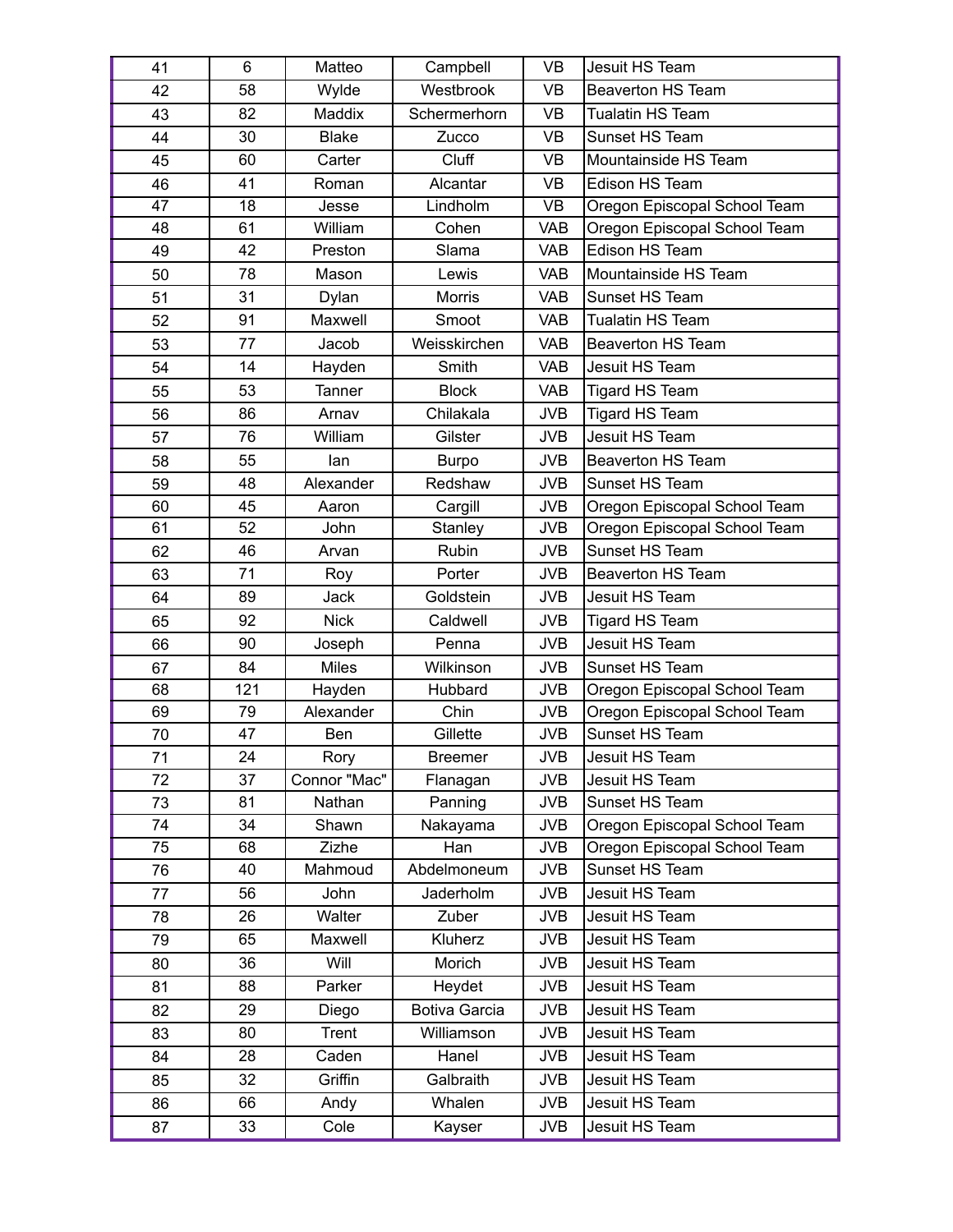| <b>Metro Ski League</b>         |                   |                   |                  |              |                              |  |  |
|---------------------------------|-------------------|-------------------|------------------|--------------|------------------------------|--|--|
| <b>GS - Ski Bowl - Reynolds</b> |                   |                   |                  |              |                              |  |  |
| Girl's Start Order - Race #5    |                   |                   |                  |              |                              |  |  |
| Friday, February 04, 2022       |                   |                   |                  |              |                              |  |  |
| <b>Start Order</b>              | <b>Bib Number</b> | <b>First Name</b> | <b>Last Name</b> | <b>Class</b> | <b>Team</b>                  |  |  |
| 1                               | 3                 | Jessica           | <b>Trost</b>     | VG           | Sherwood HS Team             |  |  |
| $\overline{2}$                  | 15                | Anna              | Peterson         | VG           | <b>Beaverton HS Team</b>     |  |  |
| $\overline{3}$                  | 4                 | Megan             | Wargo            | VG           | Tigard HS Team               |  |  |
| 4                               | 17                | Josephine         | Willcuts         | VG           | Newberg HS Team              |  |  |
| 5                               | 67                | Emily             | Madsen           | VG           | Mountainside-ISB             |  |  |
| 6                               | 66                | <b>Bella</b>      | Martin           | VG           | Faith Bible School Team      |  |  |
| $\overline{7}$                  | $\overline{2}$    | Kaitlynn          | Ping             | VG           | Jesuit HS Team               |  |  |
| 8                               | 1                 | Annie             | Hendrickson      | VG           | Oregon Episcopal School Team |  |  |
| 9                               | 60                | Claire            | <b>McCorkle</b>  | VG           | Sunset HS Team               |  |  |
| 10                              | 12                | Hannah            | Gitt             | VG           | <b>Tualatin HS Team</b>      |  |  |
| 11                              | $6\phantom{1}$    | <b>Brianne</b>    | <b>Sass</b>      | VG           | Southridge-BASE              |  |  |
| 12                              | 56                | <b>Drew</b>       | Inman            | VG           | Southridge-BASE              |  |  |
| 13                              | 22                | Grace             | Love             | VG           | <b>Tualatin HS Team</b>      |  |  |
| 14                              | 5                 | Morgan            | Rogers           | VG           | Sunset HS Team               |  |  |
| 15                              | 8                 | Sophia            | <b>McGinnis</b>  | VG           | Oregon Episcopal School Team |  |  |
| 16                              | 9                 | Piper             | <b>Buckley</b>   | VG           | Jesuit HS Team               |  |  |
| 17                              | $\overline{7}$    | <b>Bryce</b>      | Dahlgren         | VG           | Mountainside-ISB             |  |  |
| 18                              | 57                | Audrey            | <b>Barre</b>     | VG           | Newberg HS Team              |  |  |
| 19                              | 23                | Elena             | Hartnell         | VG           | <b>Tigard HS Team</b>        |  |  |
| 20                              | 64                | Lauren            | <b>Brown</b>     | VG           | <b>Beaverton HS Team</b>     |  |  |
| 21                              | 81                | Willow            | Moffett          | VG           | Sherwood HS Team             |  |  |
| 22                              | 53                | <b>Natalie</b>    | Bernhard         | VG           | <b>Beaverton HS Team</b>     |  |  |
| 23                              | 16                | Lily              | <b>McNutt</b>    | VG           | <b>Tigard HS Team</b>        |  |  |
| 24                              | 73                | Lily              | Guyette          | VG           | Newberg HS Team              |  |  |
| 25                              | 18                | <b>Brooke</b>     | Imbrie           | VG           | Mountainside-ISB             |  |  |
| 26                              | 30                | Parker            | House            | VG           | Jesuit HS Team               |  |  |
| 27                              | 10                | Annika            | Hamm             | VG           | Oregon Episcopal School Team |  |  |
| 28                              | 11                | Emma              | Snell            | VG           | Sunset HS Team               |  |  |
| 29                              | 21                | Natalie           | Mathis           | VG           | Tualatin HS Team             |  |  |
| 30                              | 19                | Kirstin           | Graeper          | VG           | Southridge-BASE              |  |  |
| 31                              | 28                | Catherine         | Ganzer           | VG           | Southridge-BASE              |  |  |
| 32                              | 44                | Cassia            | <b>Tippett</b>   | VG           | Tualatin HS Team             |  |  |
| 33                              | 24                | Avery             | Gill             | VG           | Sunset HS Team               |  |  |
| 34                              | 47                | Catherine         | Zhu              | VG           | Oregon Episcopal School Team |  |  |
| 35                              | 20                | Liza              | Grim             | VG           | Jesuit HS Team               |  |  |
| 36                              | 82                | Kaia              | Miller           | VG           | Mountainside-ISB             |  |  |
| 37                              | 70                | Elise             | Steffen          | VG           | Newberg HS Team              |  |  |
| 38                              | 76                | Ellie             | <b>Bohnstedt</b> | VG           | <b>Tigard HS Team</b>        |  |  |